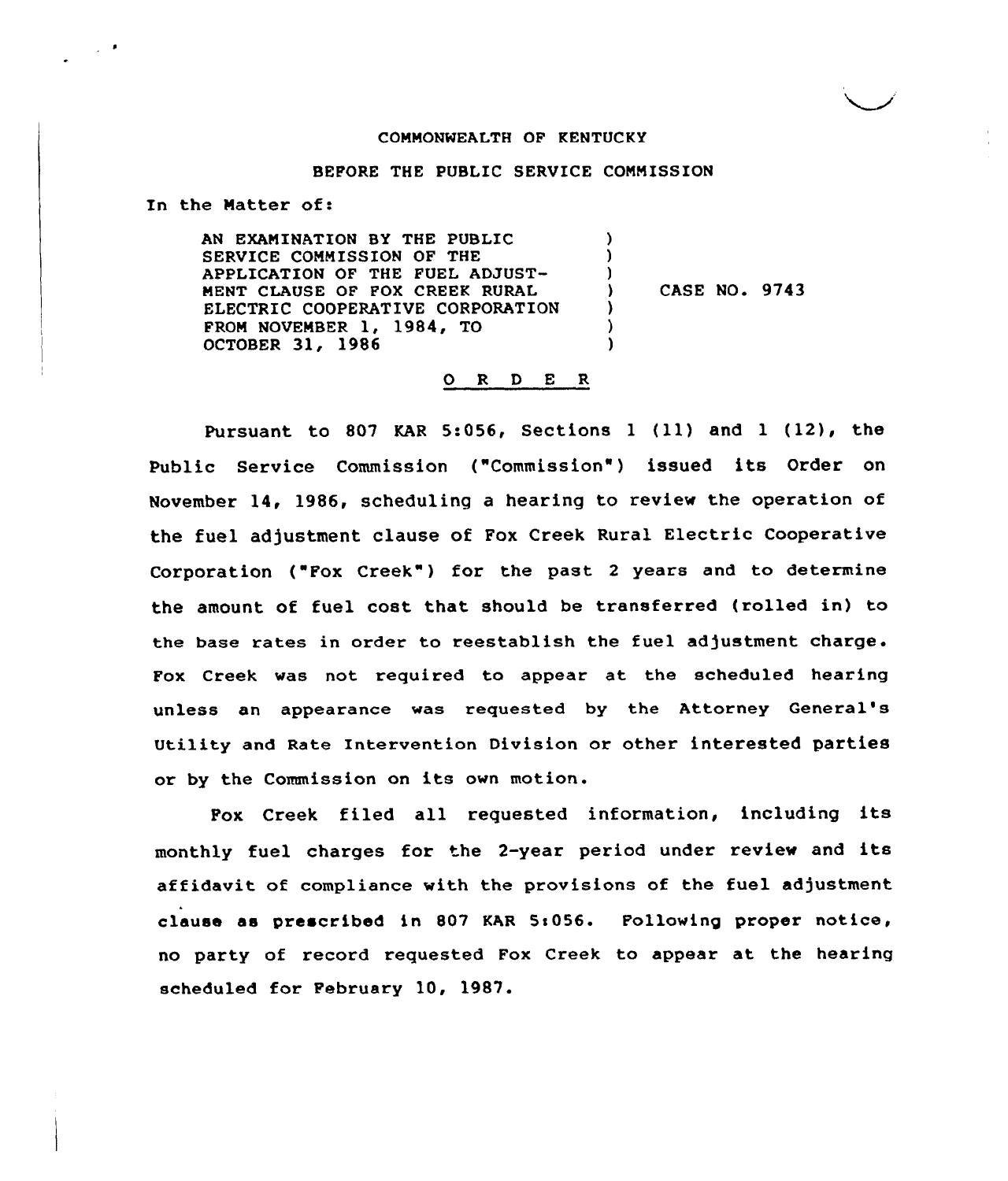The Commission approved a transfer (roll-in) of  $(1.46)$  mills per KWH to the base rates of Fox Creek's wholesale supplier, East Kentucky Power Cooperative, Inc., {"East Kentucky ) in case No. 9731. Approval of East Kentucky's proposal requires that Fox Creek also be authorized to roll-in those same fuel costs to its base rates.

The Commission, having considered the evidence of record and being advised, finds that:

1. Fox Creek has complied in all material respects with the provisions of 807 EAR 5:056.

2. Fox Creek's wholesale supplier has been authorized to transfer {roll-in) to its base rates fuel costs of (1.46) mills per KWH in Case No. 9731.

3. Fox Creek should be authorized to decrease the rates charged its customers by 1.59 mills per KNH in order to transfer fuel costs rolled-in by East Kentucky from the fuel adjustment clause to the base rates pursuant to the Commission's order in Case No. 9731 and applicable line loss, and this can best be accomplished by a uniform reduction in all energy rates.

4. The revised rates and charges in Appendix <sup>A</sup> are designed to reflect the transfer of fuel costs from the fuel adjustment clause rate to the base rates.

IT IS THEREFORE ORDERED that:

 $\mathcal{L}=\{1,2,3,4,5,6,6,8,8,8,8,8\}$ 

(1) The charges and credits applied by Fox Creek through the fuel adjustment clause for the period November 1, 1984, through October 31, 1986, be and they hereby are approved.

 $-2-$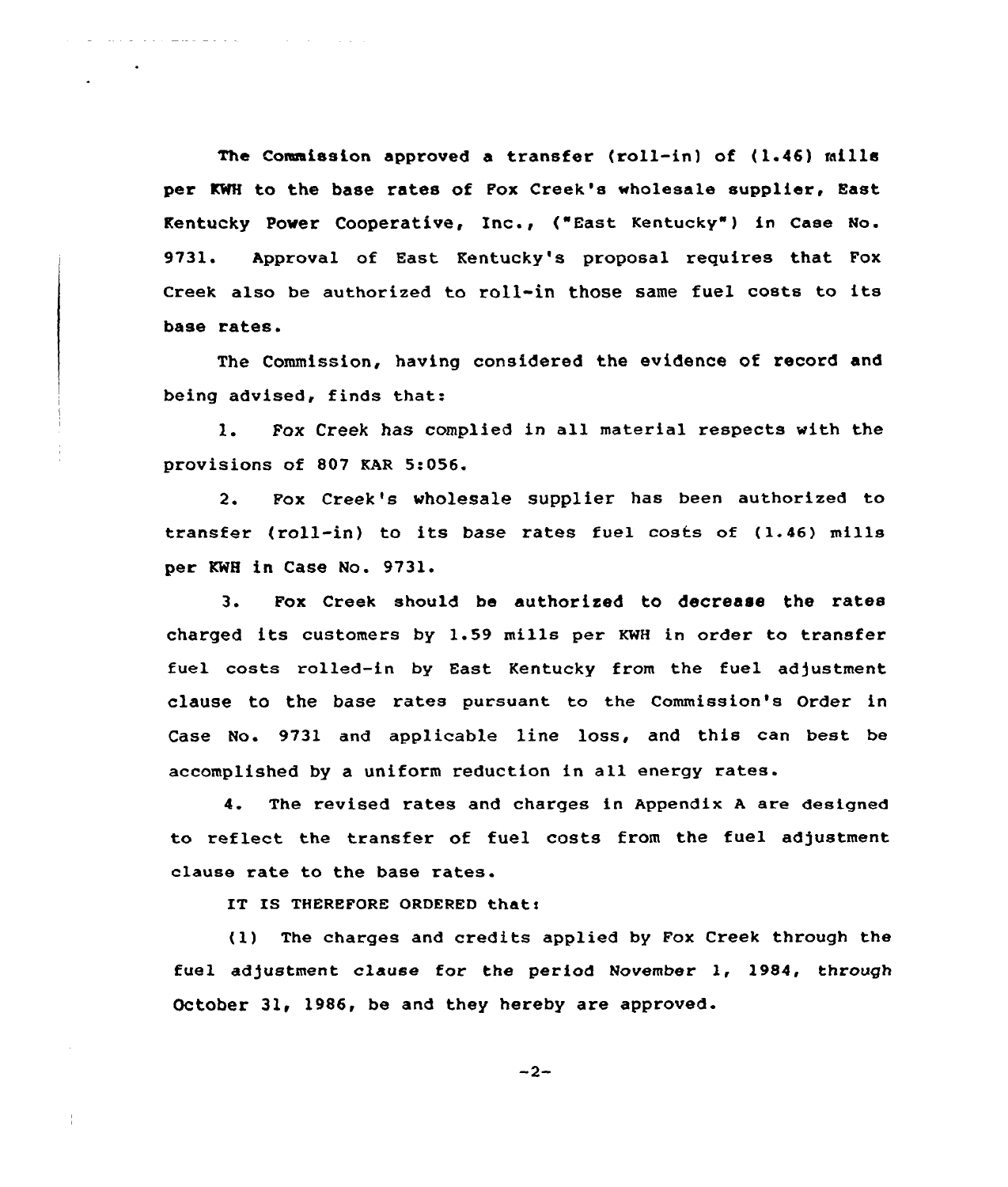(2) Fox Creek be and it hereby is authorized to transfer to its base rates fuel costs transferred (rolled-in) by its wholesale supplier pursuant to Case No. 9731.

(3) The rates in Appendix <sup>A</sup> be and they hereby are approved for service rendered by Fox Creek on and after Nay 1, 1987, which is also the effective date for East Kentucky's rates.

{4) Within 30 days from the date of this Order Fox Creek shall file with the Commission its revised tariff sheets setting out the rates approved herein.

Done at Frankfort, Kentucky, this 28th day of April, 1987.

PUBLIC SERVICE COMMISSION

D. Idement Chairman ce Chairman

**ATTEST:** 

Executive Director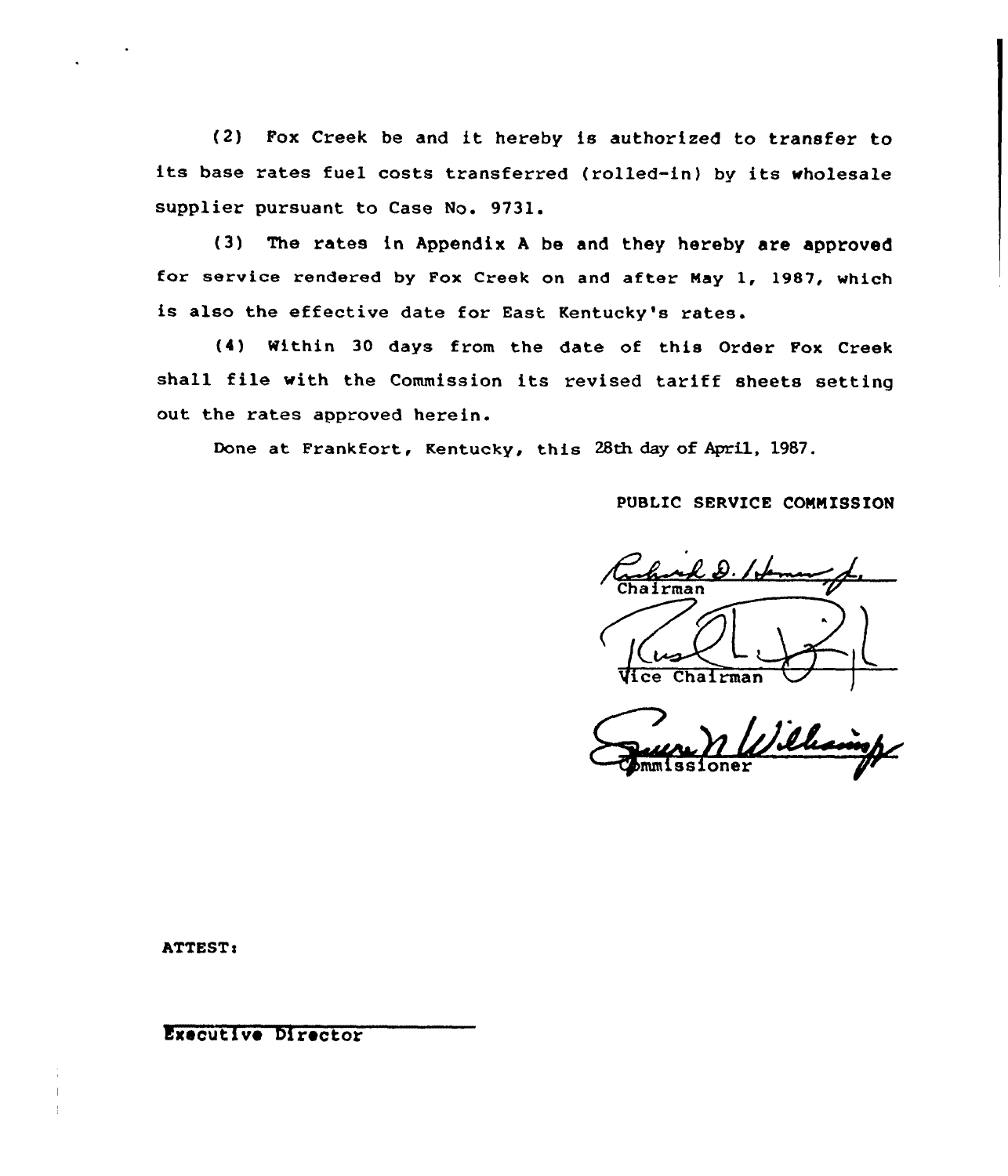## APPENDIX A

APPENDIX TO AN ORDER OF THE KENTUCKY PUBLIC SERVICE COMMISSION IN CASE NO. 9743 DATED 4/28/87

The following rates and charges are prescribed for the customers in the area served by Fox Creek Rural Electric Cooperative Corporation. All other rates and charges not specifically mentioned herein shall remain the same as those in effect under authority of this Commission prior to the date of this Order.

## SCHEDULE R RESIDENTIAL SERVICE\*

### Rate

| Minimum Bill |  | 30 KWH Per Month  | \$5.60 Per Month |
|--------------|--|-------------------|------------------|
| Next         |  | 50 KWH Per Month  | .12356 Per KWH   |
| <b>Next</b>  |  | 420 KWH Per Month | .06726 Per KWH   |
| All Over     |  | 500 KWH Per Month | $.06166$ Per KWH |

### Nonthly Minimum

The minimum monthly charge under the above rate shall be \$.90 per kVA of transformer capacity but in no case less than  $$5.60.$ 

## SCHEDULE  $R - T-O-D$ RESIDENTIAL SERVICE  $T-O-D^*$

#### Rate

| .12356 per KWH   |
|------------------|
|                  |
| .06726 per KWH   |
|                  |
| $.06166$ per KWH |
|                  |
| $.07244$ per KWH |
| .03866 per KWH   |
| $.03530$ per KWH |
|                  |